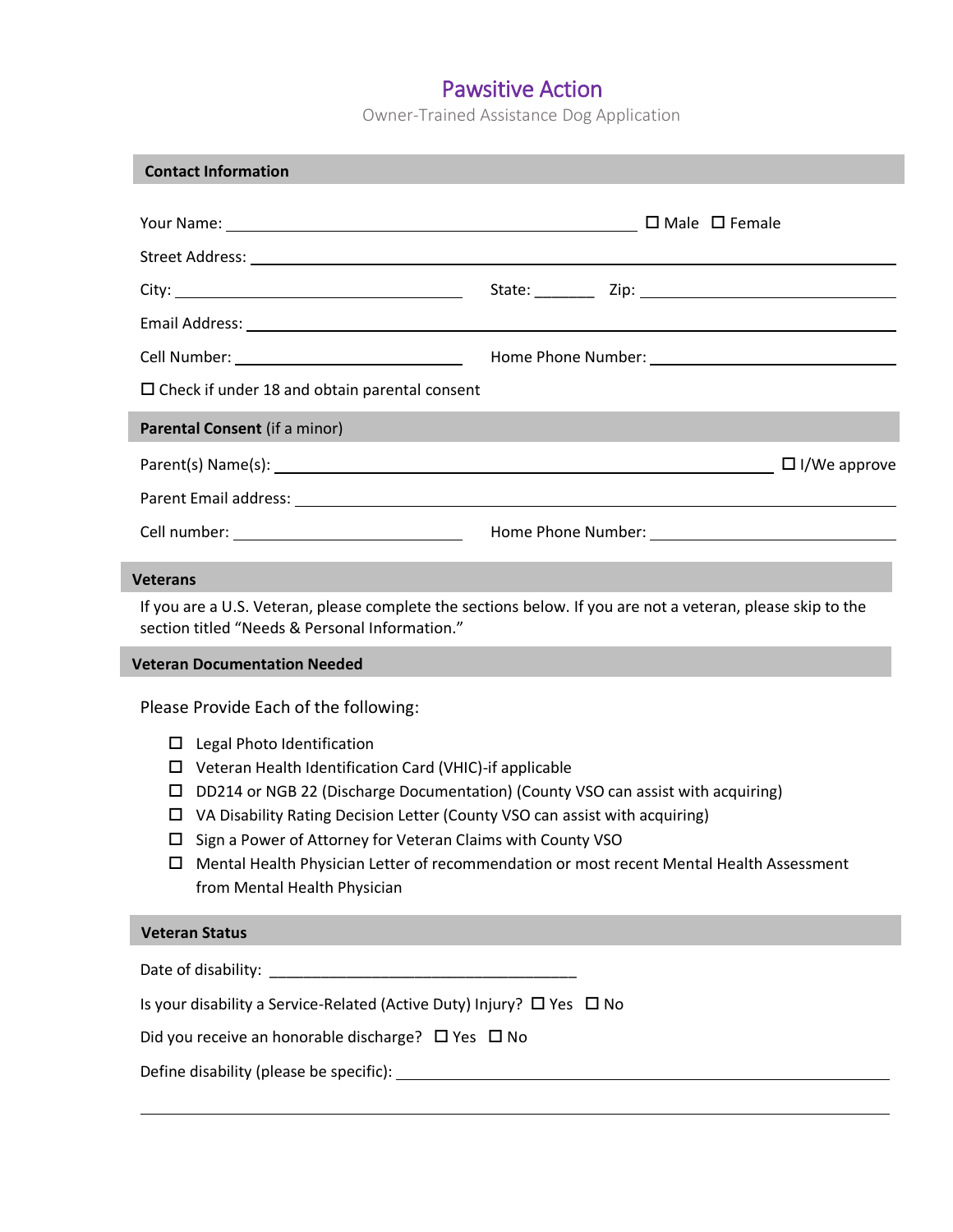Owner-Trained Assistance Dog Application

| Veteran Support - Primary Sponsor (Spouse/Partner/Dependent)                          |
|---------------------------------------------------------------------------------------|
|                                                                                       |
|                                                                                       |
|                                                                                       |
|                                                                                       |
| <b>Veteran PTSD Symptom Checklist</b>                                                 |
| Please check all that apply:                                                          |
| Having nightmares, vivid memories of flashbacks<br>□                                  |
| Feel emotionally cut off from others<br>ப                                             |
| Feeling numb or losing interest in things you used to care about<br>ப                 |
| <b>Becoming depressed</b><br>□                                                        |
| Think you are always in danger<br>ப                                                   |
| Feel anxious, jittery or irritated<br>ப<br>Have difficulty sleeping                   |
| Substance abuse<br>□                                                                  |
| Have a hard time relating to, or getting along with spouse, family or friends<br>□    |
| Trouble staying focused<br>□                                                          |
| $\Box$<br>No PTSD symptoms present                                                    |
| If there are other behaviors that are affecting you negatively, please explain below: |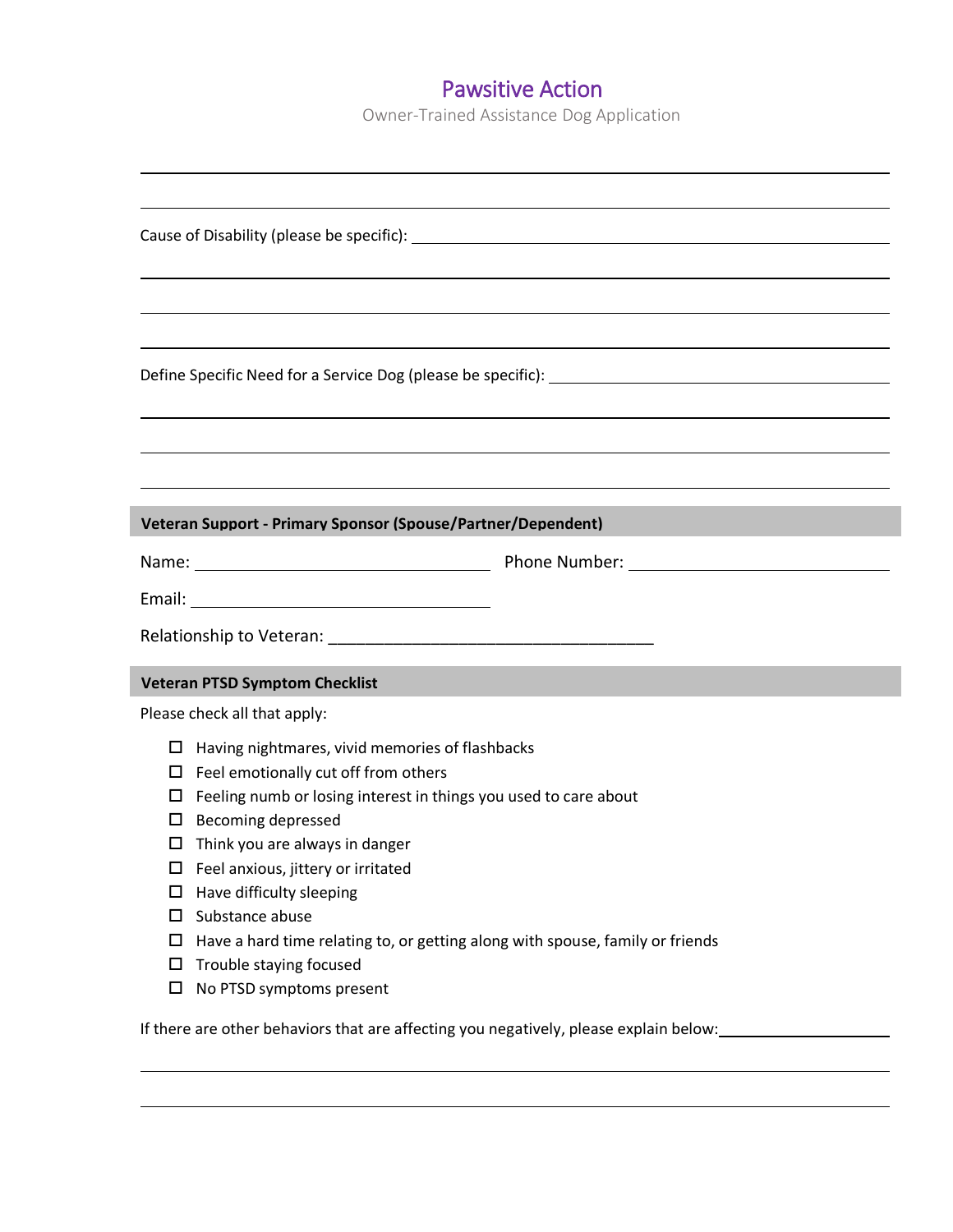Owner-Trained Assistance Dog Application

| <b>Needs &amp; Personal Information</b>                                                                                                                                                          |  |  |
|--------------------------------------------------------------------------------------------------------------------------------------------------------------------------------------------------|--|--|
|                                                                                                                                                                                                  |  |  |
|                                                                                                                                                                                                  |  |  |
|                                                                                                                                                                                                  |  |  |
|                                                                                                                                                                                                  |  |  |
|                                                                                                                                                                                                  |  |  |
|                                                                                                                                                                                                  |  |  |
|                                                                                                                                                                                                  |  |  |
|                                                                                                                                                                                                  |  |  |
|                                                                                                                                                                                                  |  |  |
|                                                                                                                                                                                                  |  |  |
|                                                                                                                                                                                                  |  |  |
| Describe your own current activity level: $\Box$ Low $\Box$ Moderate $\Box$ High                                                                                                                 |  |  |
| Do you have a healthy support group to help you through difficult times? $\Box$ Yes $\Box$ No                                                                                                    |  |  |
|                                                                                                                                                                                                  |  |  |
|                                                                                                                                                                                                  |  |  |
|                                                                                                                                                                                                  |  |  |
|                                                                                                                                                                                                  |  |  |
| Have you discussed this application with your employer and/or school and are they supportive of the idea of<br>you always having an Assistance Dog at your side? □ Yes □ No                      |  |  |
| Have you had an Assistance Dog before? $\Box$ Yes $\Box$ No                                                                                                                                      |  |  |
| Have you applied with other Assistance Dog Organizations? $\Box$ Yes $\Box$ No                                                                                                                   |  |  |
| Are you willing and able to attend weekly classes at our location in St. Cloud, and outings required certify<br>your dog as a fully-trained Assistance Dog? $\Box$ Yes $\Box$ No                 |  |  |
| Are you willing and able to attend required ongoing monthly classes and outings and annual exams to<br>maintain your dog's certification as a fully-trained Assistance Dog? $\Box$ Yes $\Box$ No |  |  |
| <b>Home Environment</b>                                                                                                                                                                          |  |  |
| Do all members of your household support you having an Assistance Dog? $\Box$ Yes $\Box$ No                                                                                                      |  |  |
| Are there other individuals with disabilities in your home?                                                                                                                                      |  |  |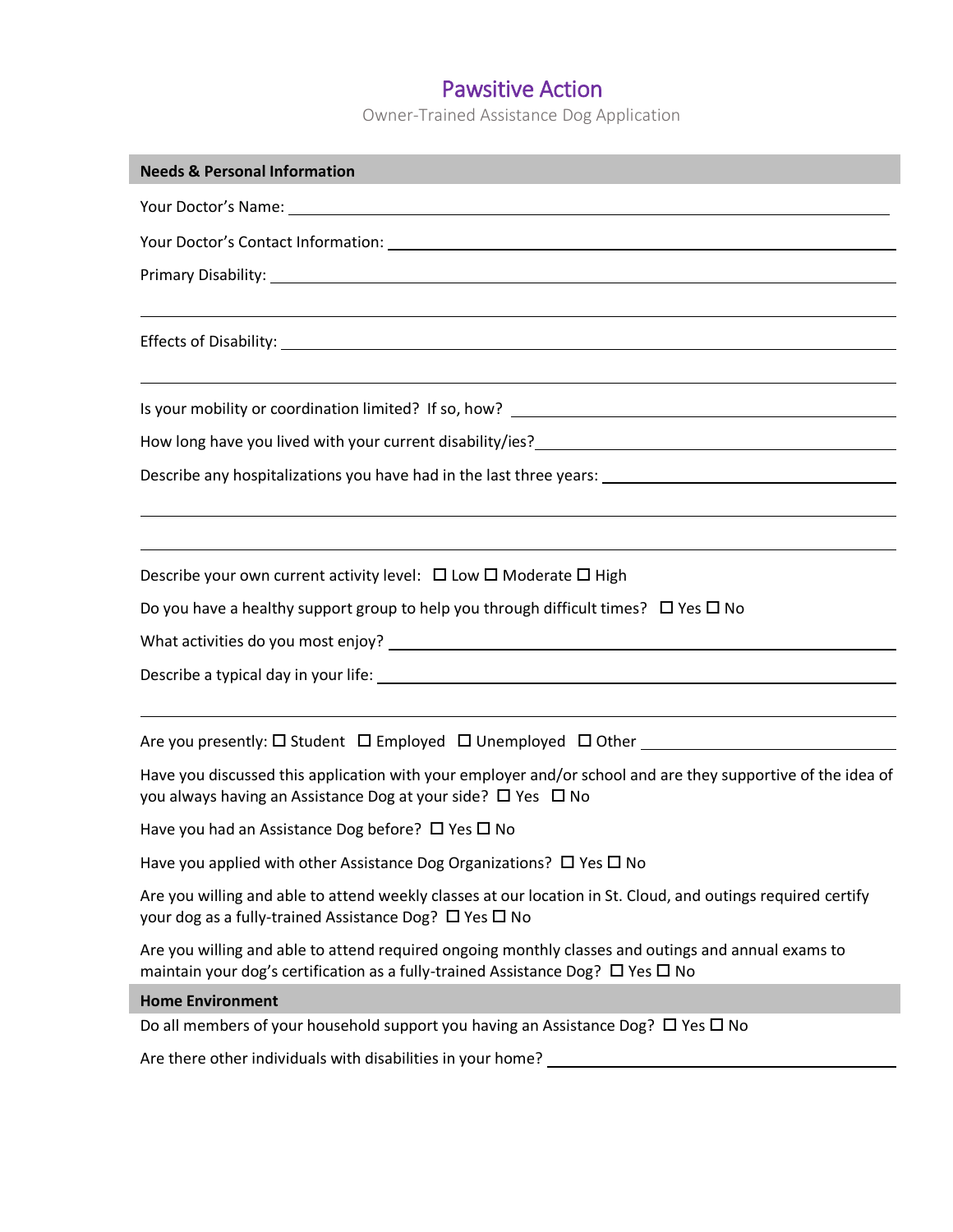Owner-Trained Assistance Dog Application

| <b>About Your Dog</b>                                                                               |                                                                                                          |  |  |  |  |
|-----------------------------------------------------------------------------------------------------|----------------------------------------------------------------------------------------------------------|--|--|--|--|
|                                                                                                     | $\square M \square F$<br>Spayed/Neutered □ Yes □ No                                                      |  |  |  |  |
|                                                                                                     | Age _______                                                                                              |  |  |  |  |
|                                                                                                     |                                                                                                          |  |  |  |  |
| Is your dog current on all vaccinations? $\Box$ Yes $\Box$ No Provide a copy of Veterinary Records. |                                                                                                          |  |  |  |  |
|                                                                                                     |                                                                                                          |  |  |  |  |
|                                                                                                     |                                                                                                          |  |  |  |  |
|                                                                                                     |                                                                                                          |  |  |  |  |
|                                                                                                     |                                                                                                          |  |  |  |  |
| Does your dog play well with other dogs?                                                            | $\Box$ Yes $\Box$ No                                                                                     |  |  |  |  |
| Does your dog jump or dig under fences?                                                             | $\Box$ Yes $\Box$ No                                                                                     |  |  |  |  |
| Is your dog afraid of loud noises?                                                                  | $\Box$ Yes $\Box$ No                                                                                     |  |  |  |  |
| Does your dog have a bite record?                                                                   | $\Box$ Yes $\Box$ No $\Box$ Bite Record                                                                  |  |  |  |  |
|                                                                                                     | Do you always carry and use clean-up bags and materials when you take your dog out? $\Box$ Yes $\Box$ No |  |  |  |  |
|                                                                                                     | Is your dog overly shy with some types or ages of people? $\Box$ Yes $\Box$ No If yes, explain:          |  |  |  |  |
|                                                                                                     |                                                                                                          |  |  |  |  |
|                                                                                                     | What are your hopes and fears with training your dog to be an Assistance Dog?                            |  |  |  |  |
|                                                                                                     |                                                                                                          |  |  |  |  |
|                                                                                                     |                                                                                                          |  |  |  |  |
|                                                                                                     |                                                                                                          |  |  |  |  |
| <b>Referral</b>                                                                                     |                                                                                                          |  |  |  |  |

How did you learn about Pawsitive Action? Web Friend/Agency: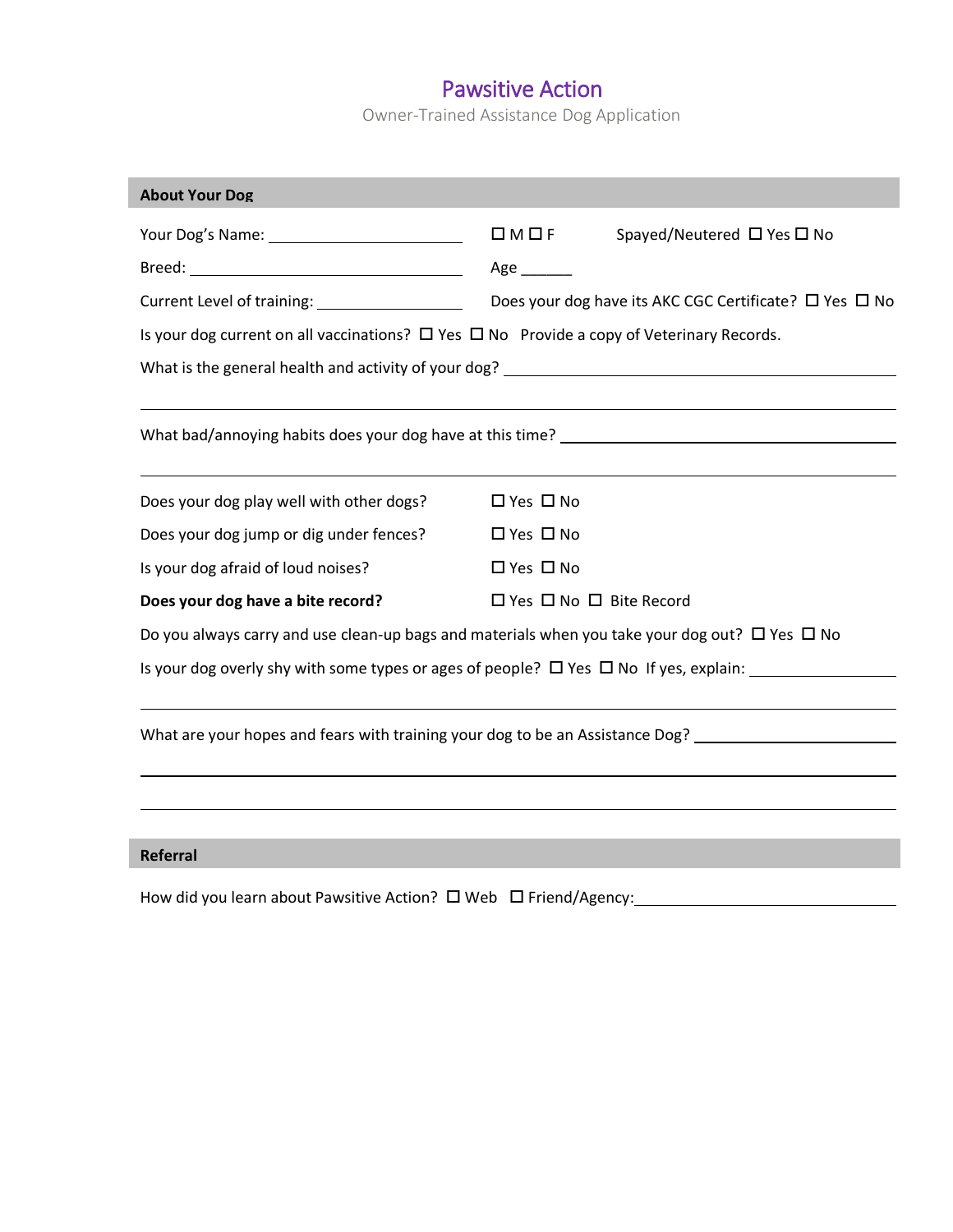Owner-Trained Assistance Dog Application

### **Basic Policy and Process**

Pawsitive Action is a registered 501c3 non-profit organization. By submitting this application, I verify that I am the owner of this dog and I understand that I am responsible for all behavior of my dog while on the Pawsitive Action property upon acceptance.

### THERE ARE TWO OPTIONS FOR THE OWNER-TRAINED PROGRAM:

**-Option 1:** After program acceptance, a PAF trainer can train your dog for you. Begin by leaving your dog with us for 30 days of training. We provide boarding and training for your pet. While in our care, he/she will learn basic manners as well as basic assistance dog skills. Included with this package is four private training sessions for you and your family or facilitator. For 30 days of boarding and training, it would be \$1,350 (\$45/lesson). Half of the payment (\$675) is due at the start of the program and the other half (\$675) is due at the end of 30 days of training. **This option is easier on you should you need assistance.**

| <b>Option 1 Services</b>                                                                                                | <b>Fees</b>           |
|-------------------------------------------------------------------------------------------------------------------------|-----------------------|
| <b>Application Fee</b>                                                                                                  | \$0                   |
| <b>Private Evaluation-Temperament Test</b>                                                                              | \$0                   |
| Welcome Kit:                                                                                                            | \$60                  |
| ID Badge (\$5), T-Shirt (\$10), Dog In-Training Vest (\$35), Training<br><b>Book (\$10)</b>                             |                       |
| *You will not receive the vest until after you pass the Basic Public<br>Access test. (First 2.5 to 3 months of program) |                       |
| <b>Training Fee:</b>                                                                                                    | \$45/lesson           |
| 30-days boarding and training & 4 private training sessions                                                             | \$1,350/month         |
| 6-month long program                                                                                                    | <b>TOTAL: \$8,100</b> |
| <b>Tests &amp; Certifications:</b>                                                                                      | \$60                  |
| PAF Basic Public Access (\$0) Annual CGC (\$20), CGC-A (\$20),                                                          |                       |
| Urban (\$20), PAF Public Access (\$0)                                                                                   |                       |
| <b>Medical Treatments:</b>                                                                                              | As needed             |
| Discounted Flea, Heartworm Prevention                                                                                   |                       |
| (Licensed Veterinarian approved)                                                                                        |                       |
| <b>Required Follow Up:</b>                                                                                              | \$25/lesson           |
| 6 Lessons-Once a month for 6 months                                                                                     | <b>TOTAL: \$150</b>   |
| Follow up begins after PAF Public Access Certification                                                                  |                       |
| <b>TOTAL:</b>                                                                                                           | \$8,370               |
| <b>Required Continued Education:</b>                                                                                    | \$25/lesson           |
| Follow-Up Lessons once every 3 months for the working life of                                                           |                       |
| the dog                                                                                                                 |                       |
| <b>Annual Certifications:</b>                                                                                           | \$20                  |
| PAF Public Access (\$0) and CGC (\$20)                                                                                  |                       |

**-Option 2:** After program acceptance, you may begin training your dog in our classes. The average training time to complete the PAF Owner-Trained program is 6 to 12 months.